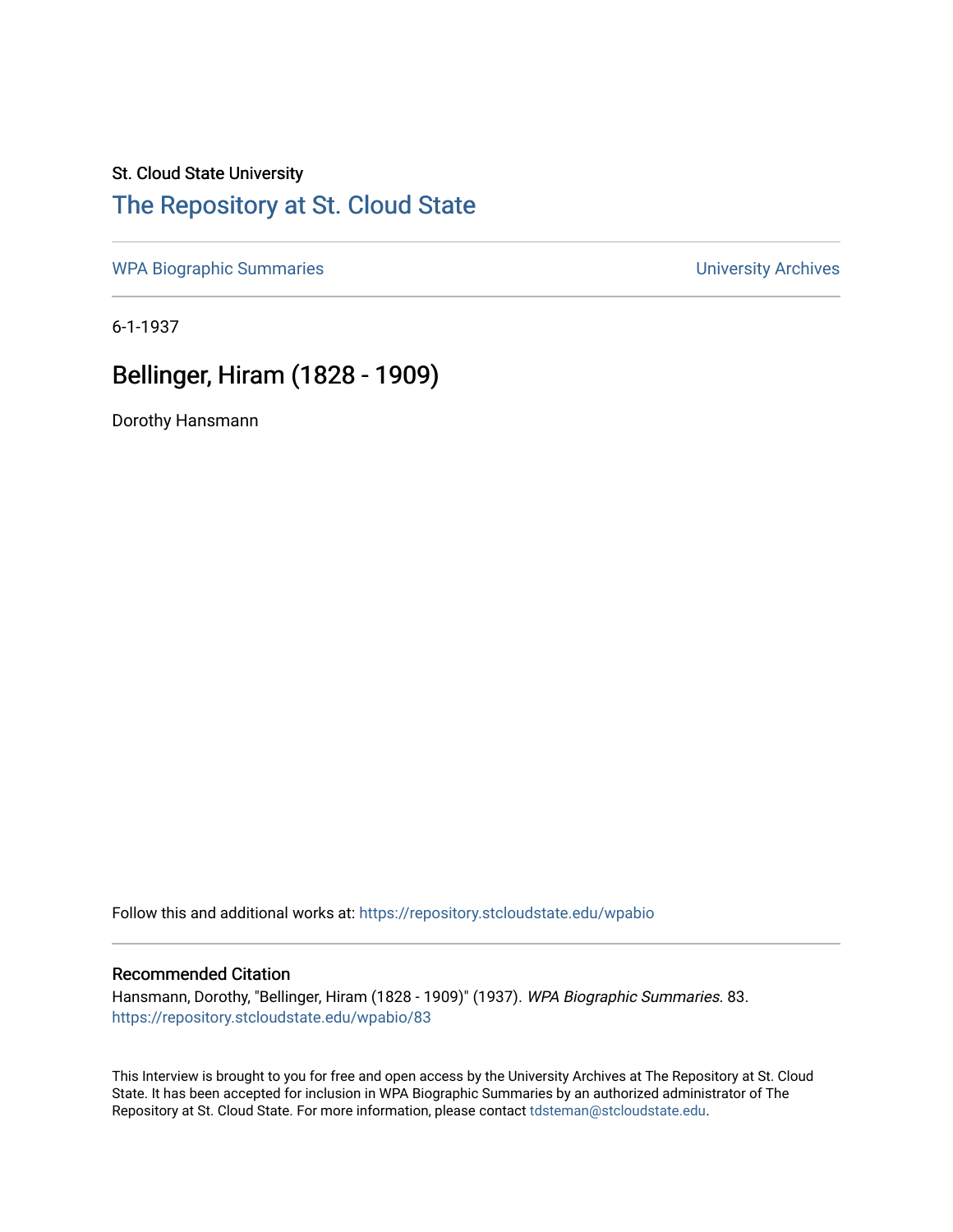#### BELLINGER, HIRAM

 $\mathbf{E}=\sum_{i=1}^{n}\sum_{j=1}^{n}(\mathbf{E}_{i}^{(i)},\mathbf{E}_{j}^{(i)})\mathbf{E}_{j}^{(i)},\mathbf{E}_{j}^{(i)},\mathbf{E}_{j}^{(i)},\mathbf{E}_{j}^{(i)},\mathbf{E}_{j}^{(i)},\mathbf{E}_{j}^{(i)},\mathbf{E}_{j}^{(i)},\mathbf{E}_{j}^{(i)},\mathbf{E}_{j}^{(i)},\mathbf{E}_{j}^{(i)},\mathbf{E}_{j}^{(i)},\mathbf{E}_{j}^{(i)},\mathbf{E}_{j}^{(i)},\mathbf{E}_{j}^{(i)},\mathbf$ 

File No.  $8-87$ 

 $+ - - - - - - - - -$ 

Hiram Bellinger was born March 5, 1828 in Fulton County, New York. His parents brought him to Oneida County, Minnesota when he was an infant and there he grew to manhood.

In 1854 Hiram Bellinger moved to Wisconsin and settled on a farm in Dane County.

In 1865 he returned to Minnesota and took a homestead located on Section 10, Getty township, Stearns County.

On October 22, 1848 Hiram Bellinger and Sarah Ann Logan were united in marriage.

Six children were born to them, namely: Cornelia who died at the age of one and a half years; John, deceased, was born July 26, 1859; William was born November 16, 1860; Louisa; Nathan and Mary are deceased.

Sarah (Ann (Logan) Bellinger died March 16, 1905 and Hiram Bellinger died December 23, 1909.

Hiram Bellinger was a carpenter by trade at which trade he worked, and also did some proving up on his land.

The Bellinger family were never molested by Indians although they did considerable trading with them and found them very nice to deal with.

The early pioneer families of Getty township enjoyed dancing parties in the homes of the settlers. Music was furnished by singing and sometimes by a fiddler.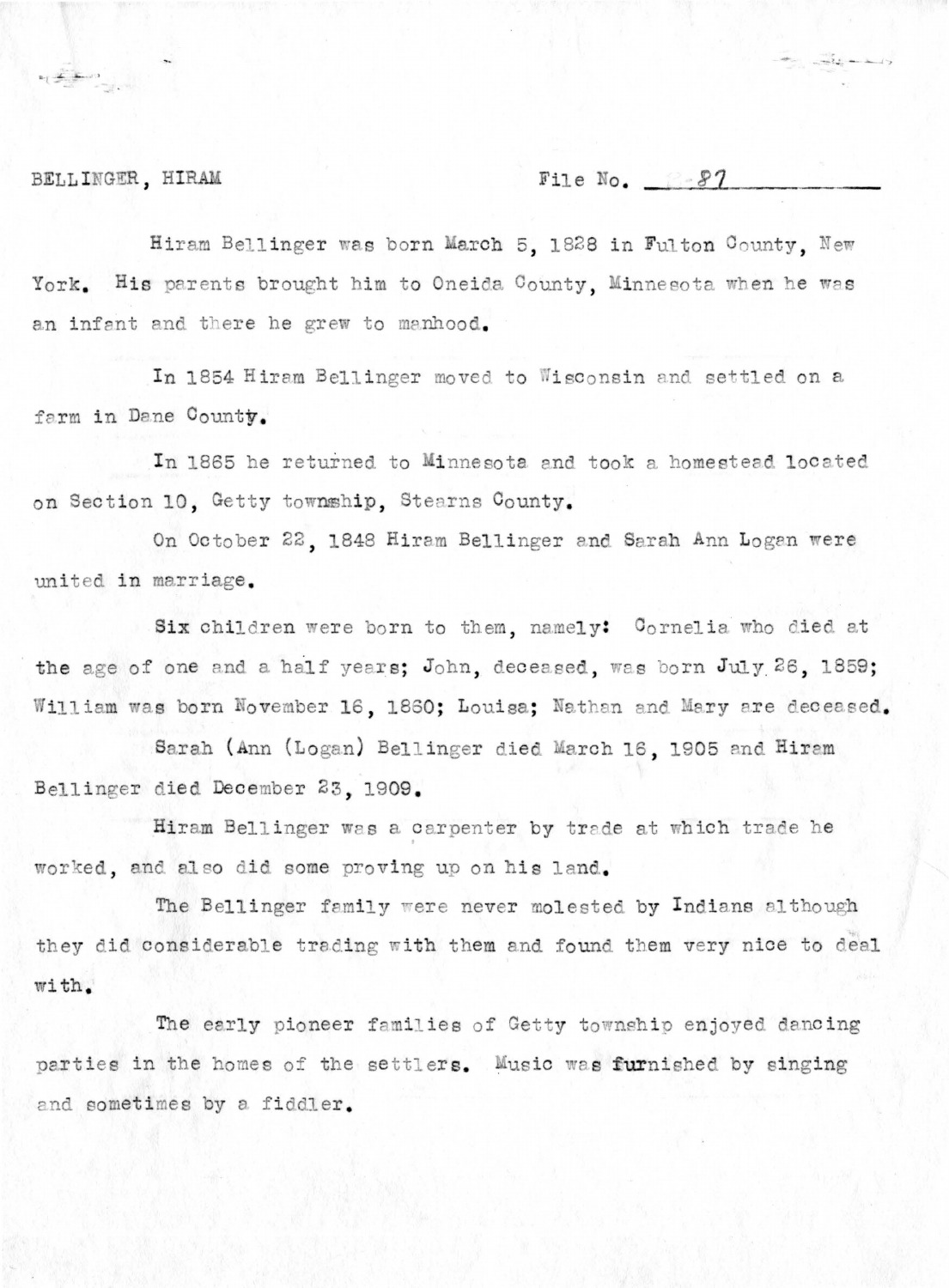### BELLINGER, HIRAM

#### Page 2

A young negro had come into the locality, and who was an accomodating fiddler. One night a party was scheduled at which this negro was supposed to play. It was quite late and he had not arrived. Some of the party, fearing he had met with an accident, set out to search for him, and upon approaching a cabin they heard music. They crept up and looked through the window and saw him up on some rafters and a big timber wolf below him. As soon as the music stopped the wolf jumped for the darky but as long as he was playing his violin the wolf made no effort to attack. The wolf was shot and the darky escorted to the party.

An other time the Bellingers were building a cellar under their home, and one night when Mrs. Bellinger and the children were at home alone some animal chased the dog into the open cellar and a terrific battle ensued. Mrs. Bellinger moved as much of the furniture as was portable and placed it on the trap door. In the morning they found a huge black bear and the dog, both dead, in the basement.

William Bellinger was born November 16, 1860 a son of Hiram and Sarah Ann (Logan) Bellinger. He was born in Christina, Dane County. Wisconsin. In 1865 he came to Stearns County with his parents and has spent the remainder of his life here.

On May 22, 1902 William Bellinger and Martha Thomas were married. Seven children were born to them: Avery Everett, deceased; Sarah, was born March 4, 1904, she married Harry Neal; Angeline, was born February 1, 1907, she married Irvin Brink; Irene, was born December 10, 1909, she married Earl Crandall; Lucy, was born June 13, 1916; Hiram was born September 5, 1918; and Emery who died age 13 months.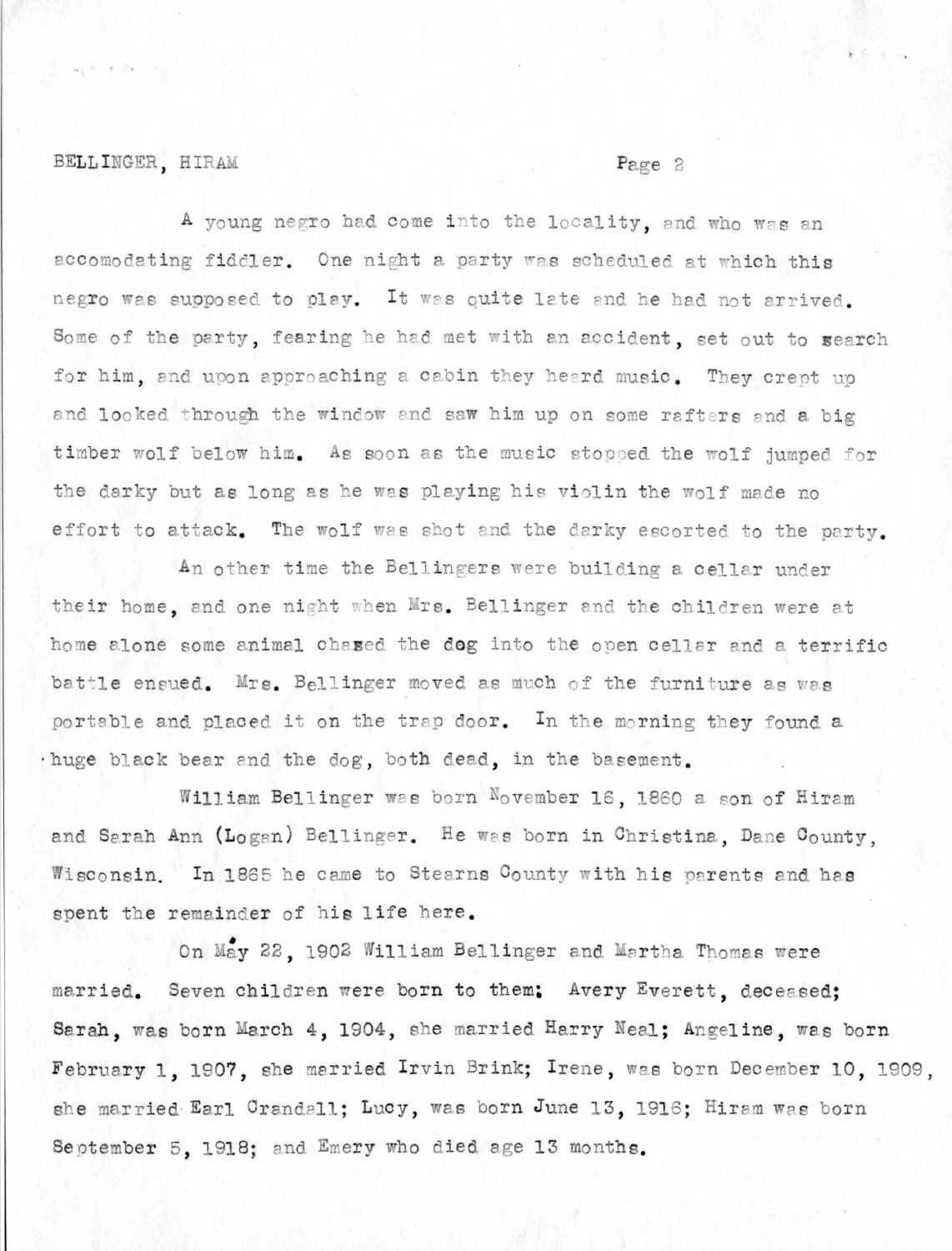BELLINGER, HIRAM

Page  $3$ 

There are six grandchildren.

Interviewed: William Bellinger<br>By: Dorothy Hansmann<br>Date: June 1, 1937

Publication Granted